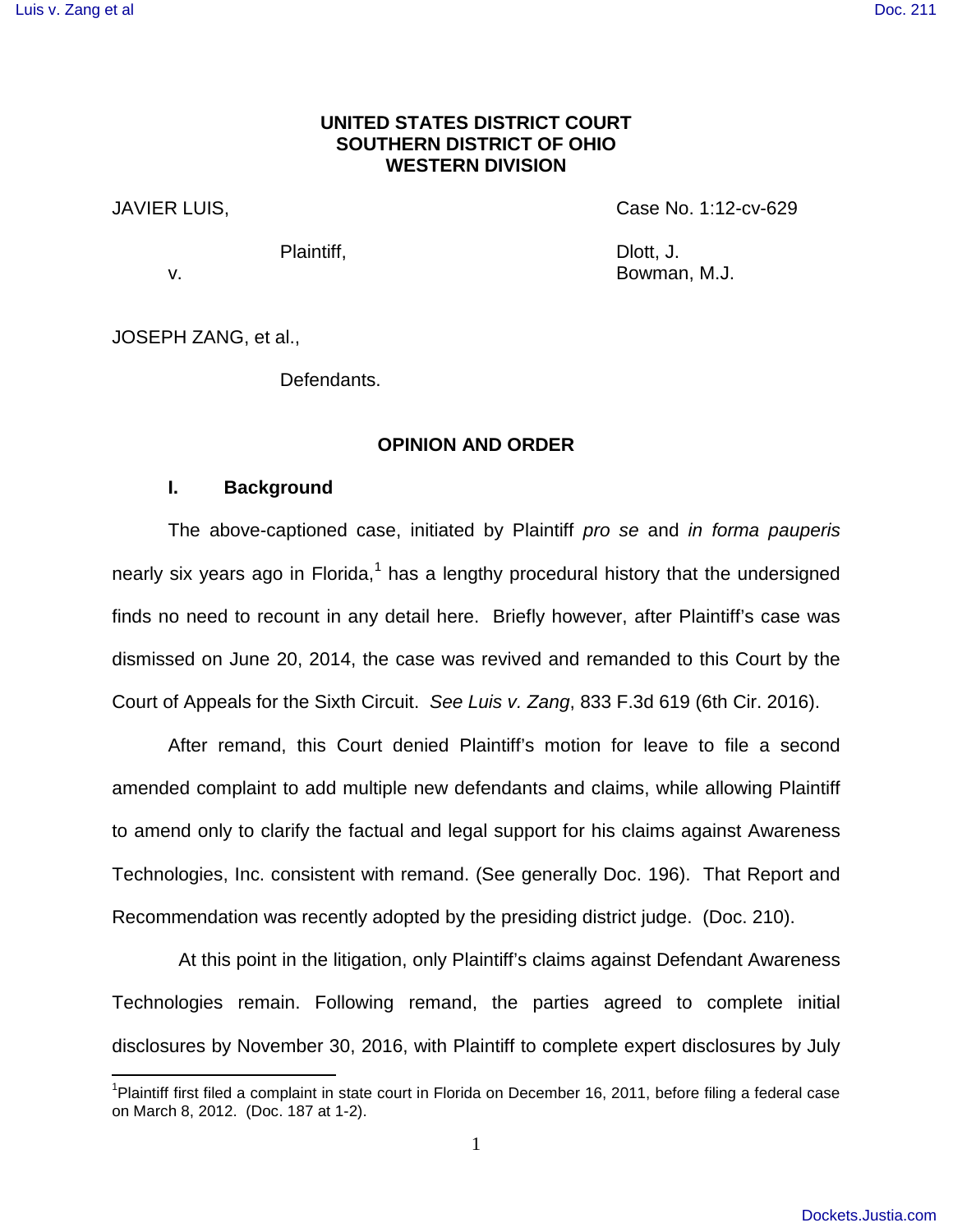10, 2017 and Defendant to make corresponding disclosures by September 8, 2017. Fact discovery was to be completed by May 1, 2017, with expert discovery to be completed by November 30, 2017. Any dispositive motions are due not later than December 29, 2017. (Doc. 181). On March 28, 2017, the undersigned re-affirmed those same pretrial deadlines, since Plaintiff's claims against Awareness Technologies remained the same and were not altered by the limited amendment permitted by this Court after remand. (Doc. 194).

#### **II. Pending Motions**

The record reflects that Plaintiff has filed four motions that have not yet been addressed by the Court: (1) motion to clarify recent "Notice" (Doc. 203); (2) motion for leave to file/ request to deny protective order (Doc. 207); (3) motion for leave to file / first corrected protective order and for miscellaneous relief; and (4) motion for leave to amend/ correct/ file corrected protective order and for miscellaneous relief (Doc. 209).

### **A. Motion to Clarify (Doc. 203)**

This motion seeks clarification of the Court's notation order granting Plaintiff's prior motion for leave to file objections. Plaintiff asks in this motion: "Did the Court intend to accept Doc. #200, or Doc. #201 which was filed the day before on May 22?" Judge Dlott filed the notation order to which Plaintiff's motion refers. Judge Dlott's September 8, 2017 Order adopting the R&R references her review of two documents filed as "Objections" to that R&R, her additional review of amended objections (Doc. 200), and denial of a separate motion for leave to file amended objections (Doc. 201). Therefore, the "motion to clarify" will be denied as moot.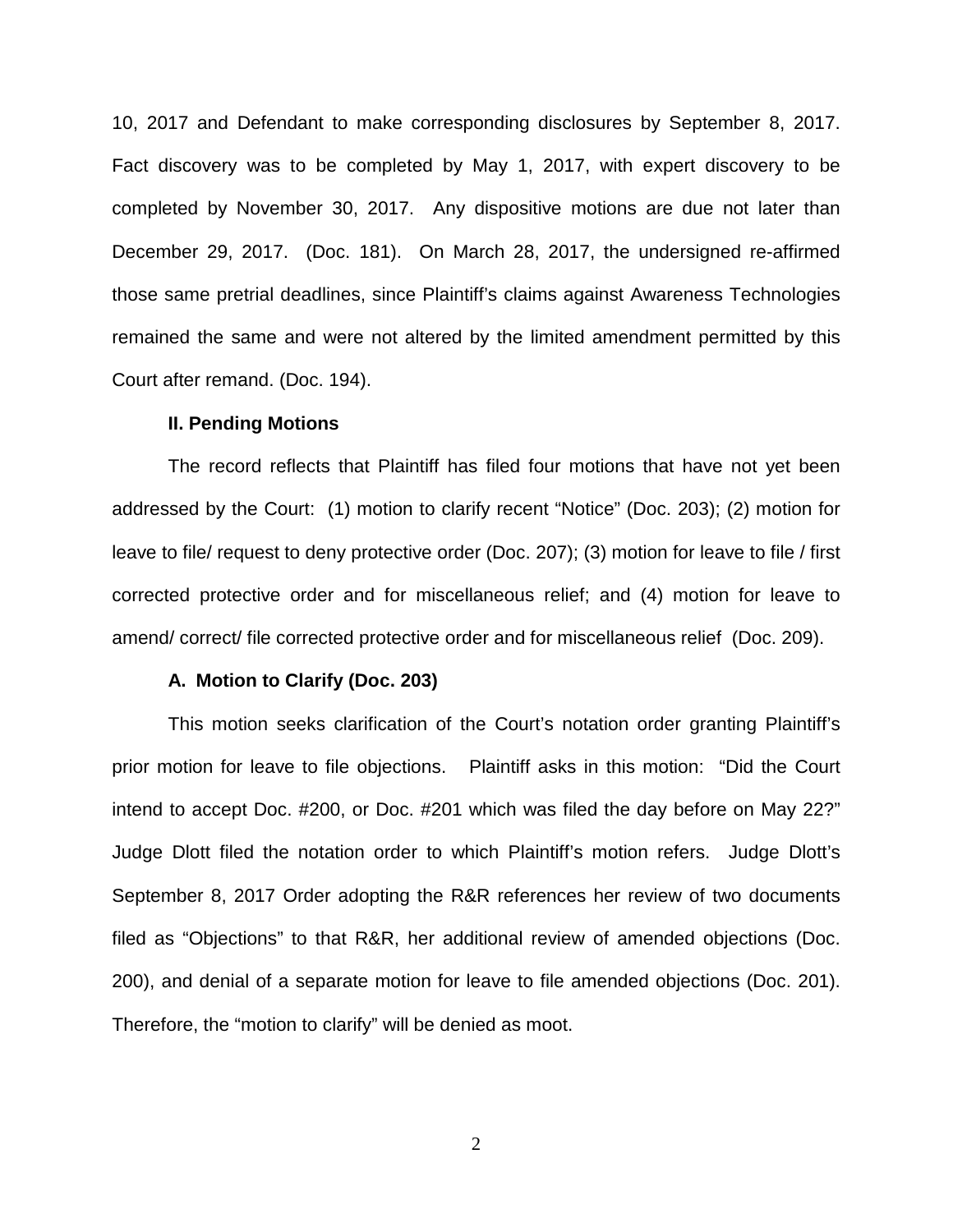# **B. Motion for Leave to Request Denial of Orders of Protection and Miscellaneous Relief (Doc. 207) and Corrected Motions (Doc. 208, 209).**

This motion and two "corrected" versions, all filed between July 5, 2017 and July 10, 2017, concern a protective order drafted by defense counsel, to which Plaintiff previously agreed. Plaintiff now seeks to modify the terms of that Order, which was signed by the undersigned and filed in the record on June 12, 2017. (Doc. 204). Plaintiff's motion will be granted in part and denied in part.

The express terms of the order do not prevent Plaintiff from applying to the Court from relief as to any specific information that Plaintiff believes is inappropriately designated by Defendant as confidential or proprietary. (Doc. 204 at ¶6). As with all discovery disputes, the parties are forewarned that they are to exhaust good faith efforts to resolve any dispute about a particular designation prior to enlisting this Court's assistance, and should jointly contact the undersigned for an informal telephonic discovery conference after such exhaustion, prior to filing any motion.

To the extent that Plaintiff seeks to re-form the terms of the Protective Order to pre-emptively challenge the Defendant's designation of each and every document designated by the Defendant during the discovery process as "proprietary," his motion is denied. Discovery documents are not typically filed of record, and the public does not have the same level of interest in viewing sensitive business documents exchanged during the course of discovery that the public may have in viewing documents filed of record in a case.

While the undersigned declines to modify the terms of the protective order to require judicial examination of each document exchanged or referred to in the discovery process that Awareness may designate as proprietary, Plaintiff's motion to modify the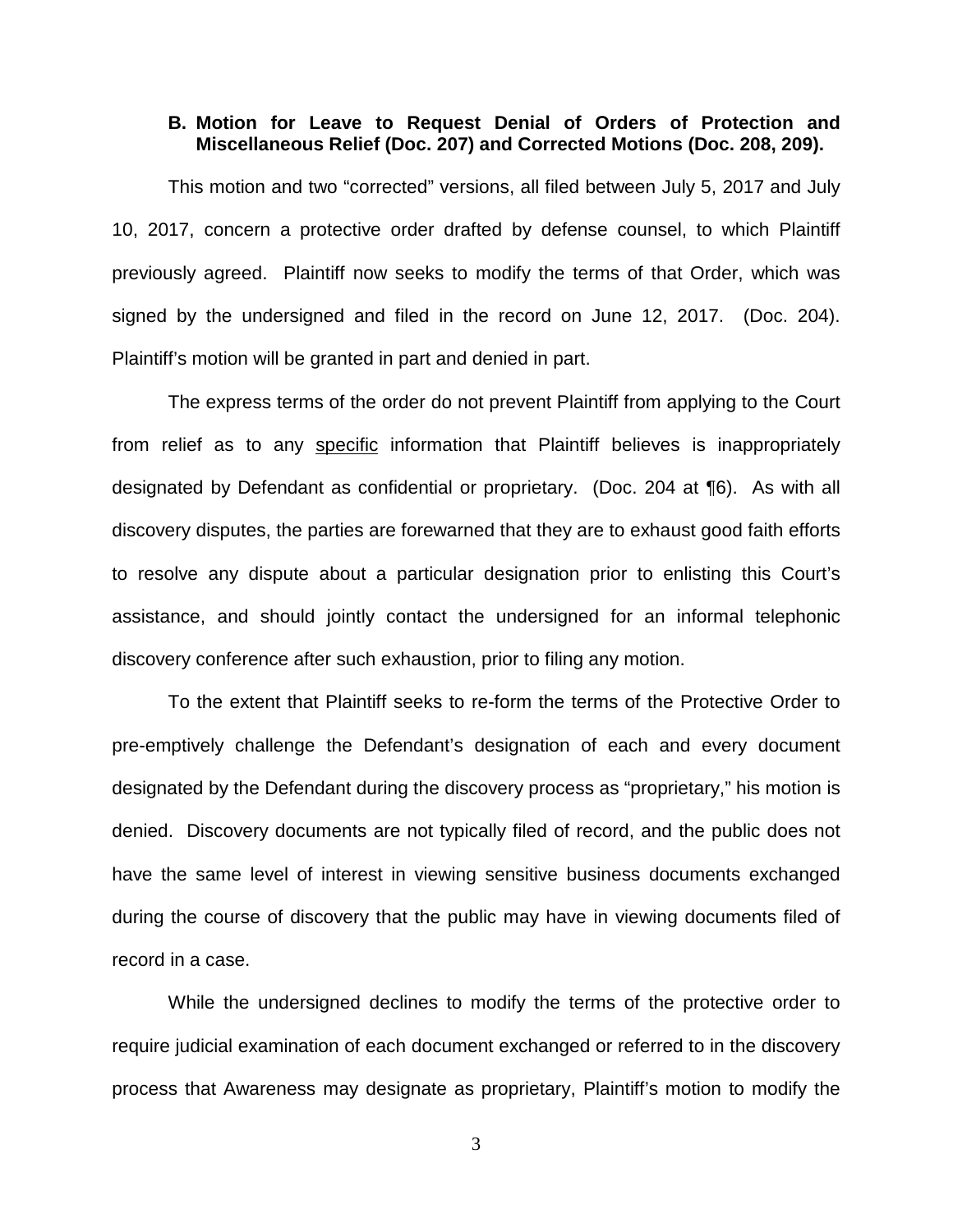existing Agreed Order finds more purchase in the context of any document to be filed of record or used at trial. The Sixth Circuit has instructed trial courts not to permit any party to file documents under seal in civil actions, even if the parties have otherwise agreed to a protective order, absent sufficient justification under the standards set forth in Shane Group, Inc. v. Blue Cross Blue Shield, 825 F.3d 299 (6th Cir. 2016). Therefore, to the extent that Paragraphs 4 and 5 of the Agreed Protective Order could be read to suggest that the parties may file materials under seal without further Order by this Court, that language will be modified and/or clarified.

Plaintiff's separate request for additional "miscellaneous relief" or the appointment of counsel is denied. The undersigned thoroughly explained the reasons for denying Plaintiff's prior 22-page motion for the appointment of counsel, in the 15 page Memorandum Opinion and Order filed on February 1, 2017. (Doc. 188). Plaintiff's reference to what he views as the current agenda of President Trump's "dangerous presidency" notwithstanding, nothing has changed in this case that alters the Court's prior analysis.

### **III. Conclusion and Order**

For the reasons discussed above, **IT IS ORDERED THAT:** 

- 1. Plaintiff's "motion to clarify" (Doc. 203) is DENIED AS MOOT;
- 2. Plaintiff's "motion for leave to file/ request to deny protective order" and his corrected versions of the same motion (Docs. 207, 208, 209) are all DENIED in part and GRANTED IN PART as follows;
	- a. The motions are granted insofar as Paragraphs 4 and 5 of the Agreed Protective Order (Doc. 204) are modified and reworded to state: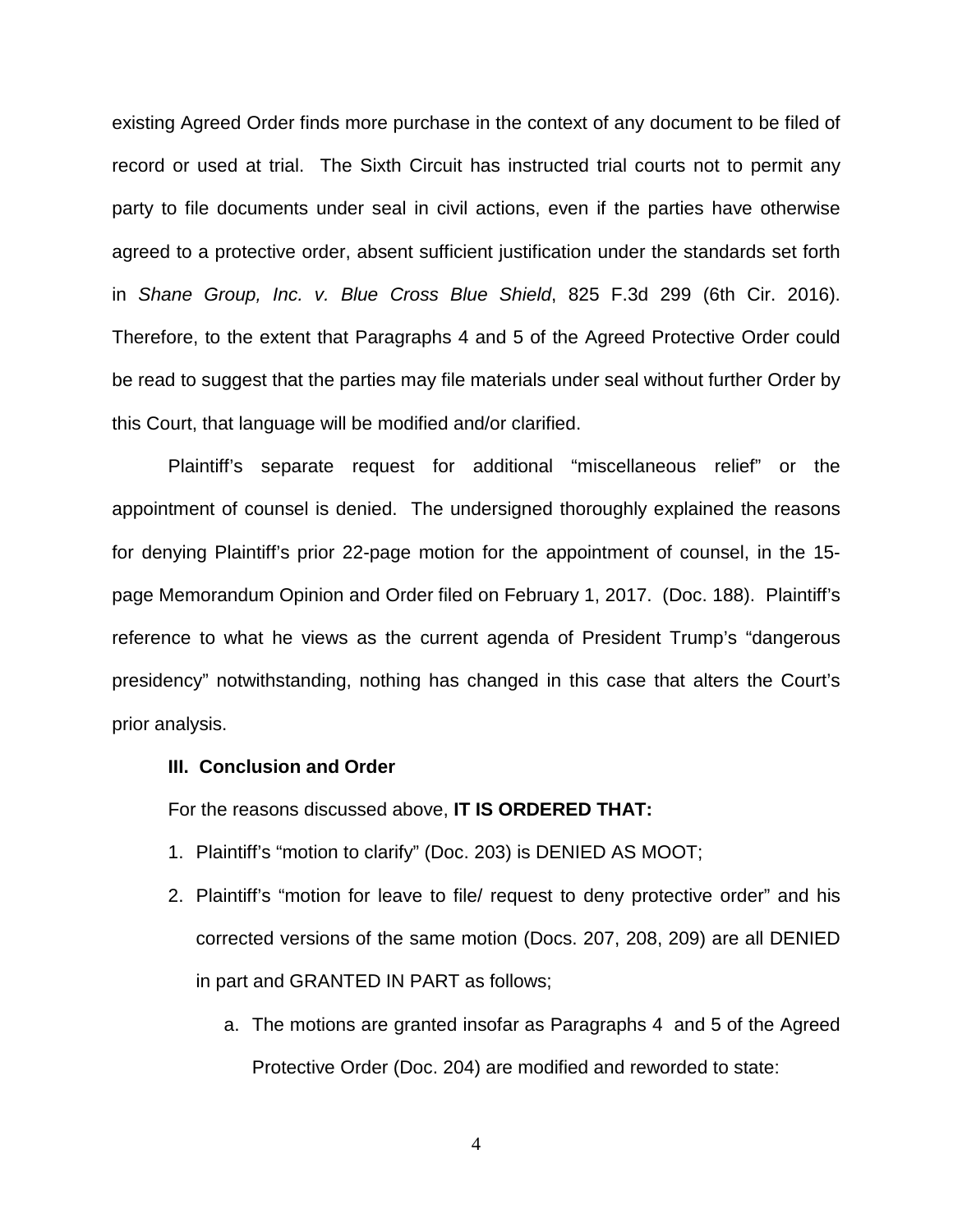4. If Proprietary Information so designated by this Protective Order is to be filed with the Court in connection with any proceedings herein, the party seeking to file the information shall file a motion seeking leave to file the information under seal, and shall provide sufficient justification for that motion as required under controlling Sixth Circuit case law. The Clerk of Court will maintain the confidentiality of any documents and transcripts of testimony as to which the Court has authorized any party to file under seal

5. The designation of Proprietary Information by any party shall not constitute an admission or concession or permit an inference that the Proprietary Information is, in fact, proprietary and any party may object to the designation of any item as Proprietary by moving for entry of an Order that the Proprietary Information is not entitled to protection. Pending the Court's determination of said motion, the Proprietary Information shall be treated as Proprietary as provided in this Stipulation and Protective Order. The motion and all papers submitted to the Court in connection with the motion shall be designated as Proprietary and filed under seal only to the extent authorized by this Court in accord with Paragraph 4 above.

b. Plaintiff's motion (and corrected motions) seeking miscellaneous relief and the appointment of counsel are denied;

3. Given the number of years this case has been pending and the conclusion of fact discovery in May, the Court forewarns both parties that the November 30